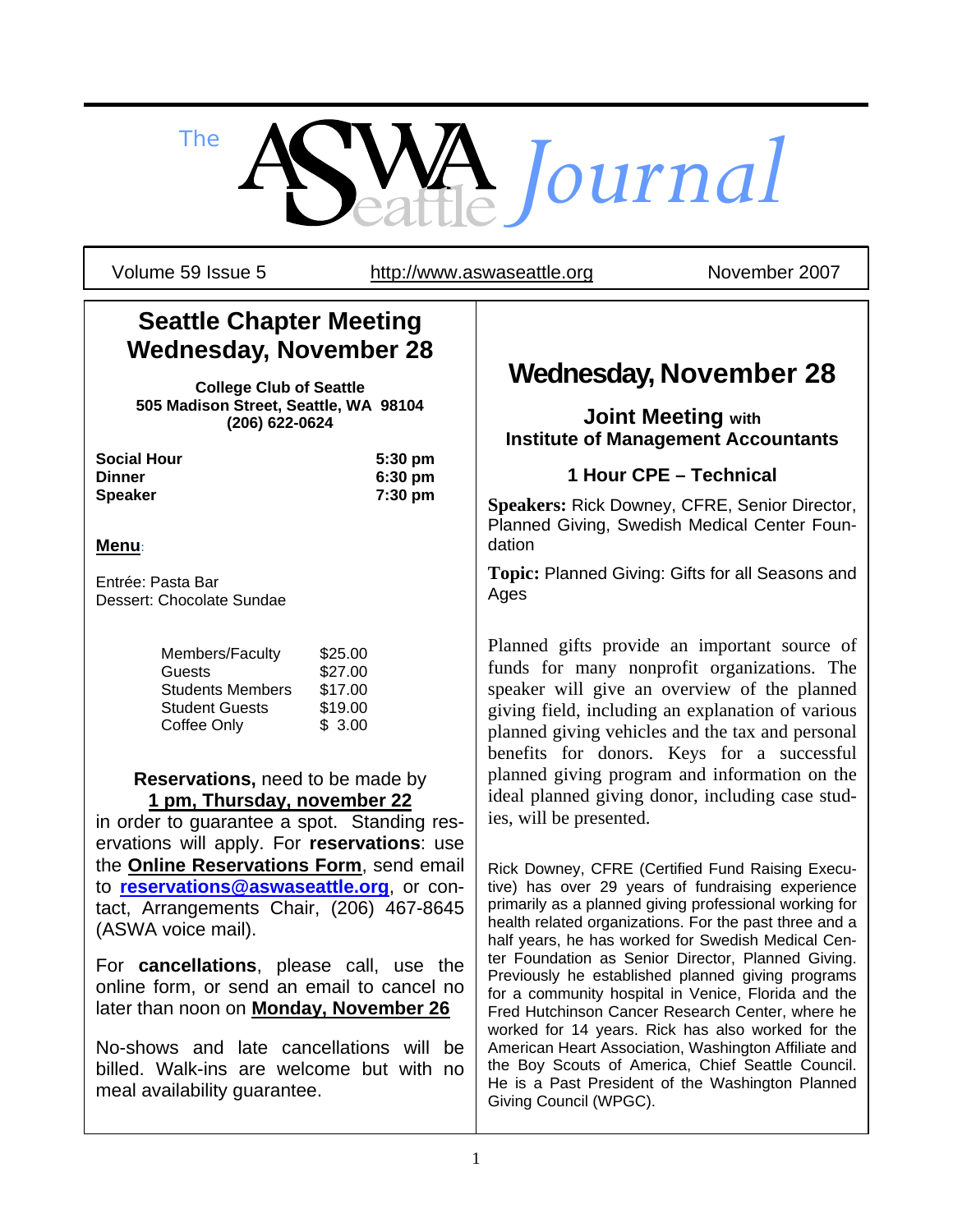

# **President's Message November 2007**

Hello Everyone: Welcome to November! October has flown by in a blink of an eye and Thanksgiving is speeding down on us like a locomotive while Christmas is lurking just around the corner, waiting to pounce. Meanwhile, there are Budgets to Balance and Plans of Finance to publish in an effort to get ready for 2008, which is a scant 9 weeks away. If you are anything like myself, those deep breathing lessons have been coming in handy, (and those hiking boots), as I've tried to wring the very last possible glory out of the fading autumn leaves and relieve some of the stresses brought on by Budget season.

The National Conference in Orlando was bigger and better than ever with quality presenters and very interesting CPE, but it was also a bittersweet experience: it saw the dissolution of the Chapter President's Council after 10 years. The CPC is going to be replaced with a forum much closer in function to our Chapter Exchange at the Regional Conferences. There was a lot of excitement from the Chapter Presidents of other regions at the prospect! The National Meeting saw several Honors and Awards bestowed on the Seattle Chapter: we won the **2007 President's Communication Award for the Best Website for a Large Chapter**! Congratulations to our Technology Committee for all their hard work and dedication. We also received our **60th Anniversary Certificate** and our very own **Tina Polf** has been named to the National Nominating Committee. Congratulations Tina!

Closer to home, we are looking at a venue change in February 2008. Until then, we will be meeting at the College Club. See you there!

#### **Rachel Petrich president@aswaseattle.org**

### **\* \* \* \* \* \* \* \* \* \* \* \* \* \* \* \* \* \* \* \* \* \* \* \* \* \* \* \* \* \* \* \* \* \* \* \* \* \* \* \* \* \* \* \* \* \* \* \***

# **Don't miss our Annual Holiday Social ASWA North Cascades Chapter**

**When**: TUESDAY, DECEMBER 4, 2007

**Time**: 6:00 p.m.

**Where**: At the home of Pat Watkins -- 6150 Snowden Drive, Ferndale

This year will be potluck, so bring your favorite dish to share. Bring a wrapped Book for the gift exchange (\$10 limit). And if you decide to come at the last minute and do not have a wrapped book to bring, come anyway!! We'd love to see you.

**Directions**: contact -- Pat Watkins 360-319-0360 or **pat.watkins@earthlink.net**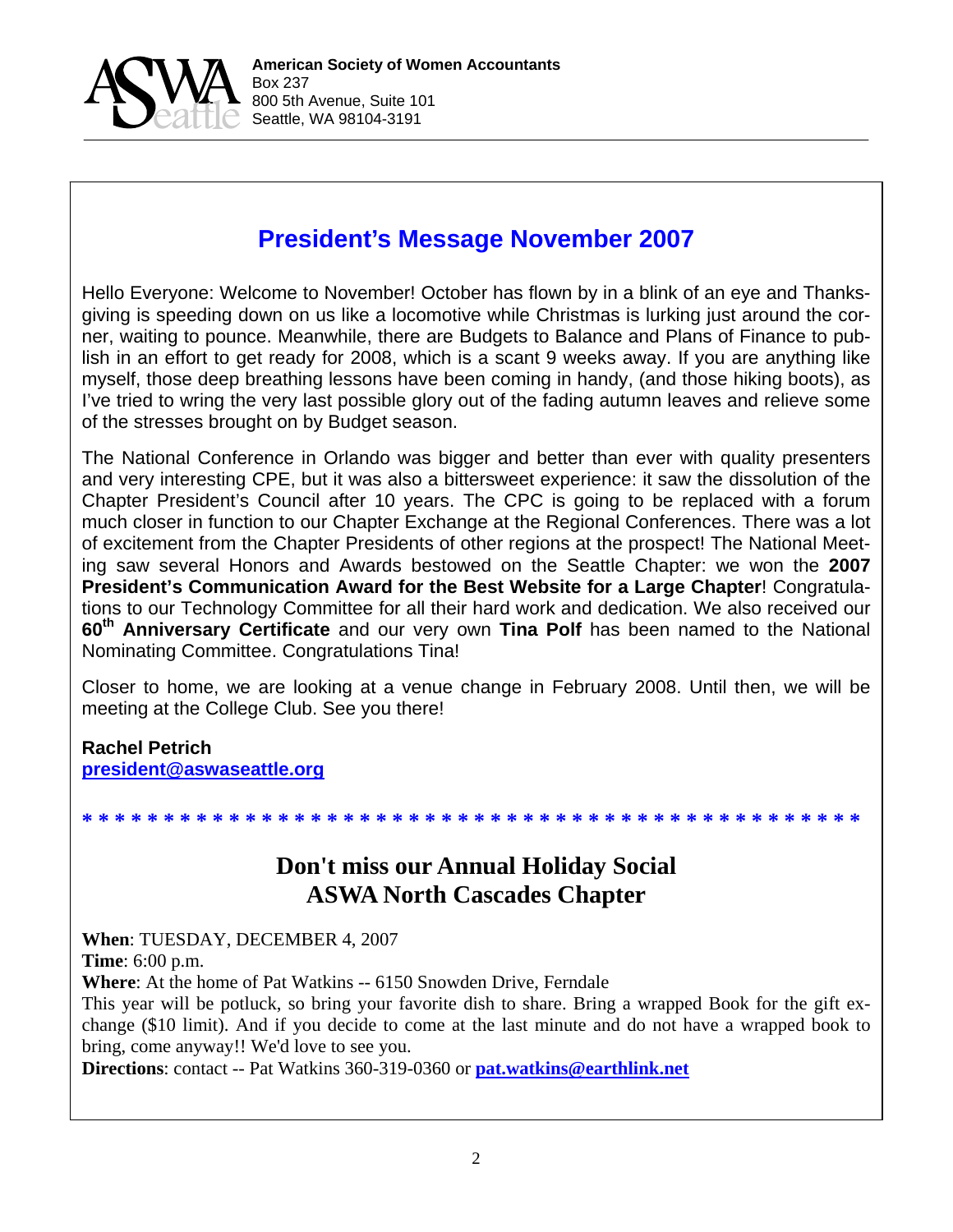

# **Announcements \* \* \* \* \* \* \* \* \* \* \* \* \* \* \* \* \* \* \* \* \* \* \* \* \* \* \* \* \* \* \* \* \* \* \* \* \* \* \* \* \* \* \* \* \* \* \* \***

**Beginning in February, the dinner meeting will be at the Rainier Golf & Country Club. Contact the Arrangements Committee for further details.** 

# **ASWA/Seattle University Fall Tax Seminar - December 7, 2007**

**\* \* \* \* \* \* \* \* \* \* \* \* \* \* \* \* \* \* \* \* \* \* \* \* \* \* \* \* \* \* \* \* \* \* \* \* \* \* \* \* \* \* \* \* \* \* \***

Join us for this year's annual ASWA/Seattle University Fall Tax Seminar. Support women in leadership! We will have all women speakers at this continuing education seminar. Sign-in starts at 8:00 am with classes starting at 8:30 am. See the ASWA calendar page on the ASWA-Seattle website for a link to the registration form. **Registration will close Friday, November 30, 2007, and we are limiting attendance at 45 participants**.

This year we are opening up the seminar to the tax division of the Washington State Bar (courtesy of Jennifer Gellner) and to Certified Financial Planners (courtesy of Michelle Fait). We are working to certify the CPE for both of these organizations.

Susan Weihrich with Seattle University and the ASWA Fall Tax Seminar Committee are doing our best to sponsor a 'green' seminar: we will save 3,000 pieces of paper by having the speaker materials emailed to you prior to the seminar. No more wondering what is in those notebooks on your bookshelves! You will now be able to cut and paste from the materials and search for ideas and references electronically! No plastic bottles will be used and you will be able to make choices from a mini-buffet to reduce materials that have to be discarded or recycled. Each participant will receive a mug so that you will already have a container for coffee, tea or water. **You can win a prize if you arrive via something other than a single occupant vehicle.** Additionally we have incorporated your suggestions for extra hot water, a better offering of teas, and more healthy choices for breakfast items.

Seminar topics: Charitable Tax-Exempt Trust Strategies for Smaller Estates; Non-Married Couples Domestic Partnerships, Real Property Issues; Elderly Clients – Handling Capacity Issues; Electronic Back-up and Storage of Financial Data; Fees: Funds, Accounts & Advisory and Tax Treatment of Bonds – Market Discount, OID, Basis Issues. 8 hours of CPE for \$135! Net proceeds from the Seminar accrue to the Seattle Chapter of ASWA!

Hope to see you in December -- The Fall Tax Seminar Committee.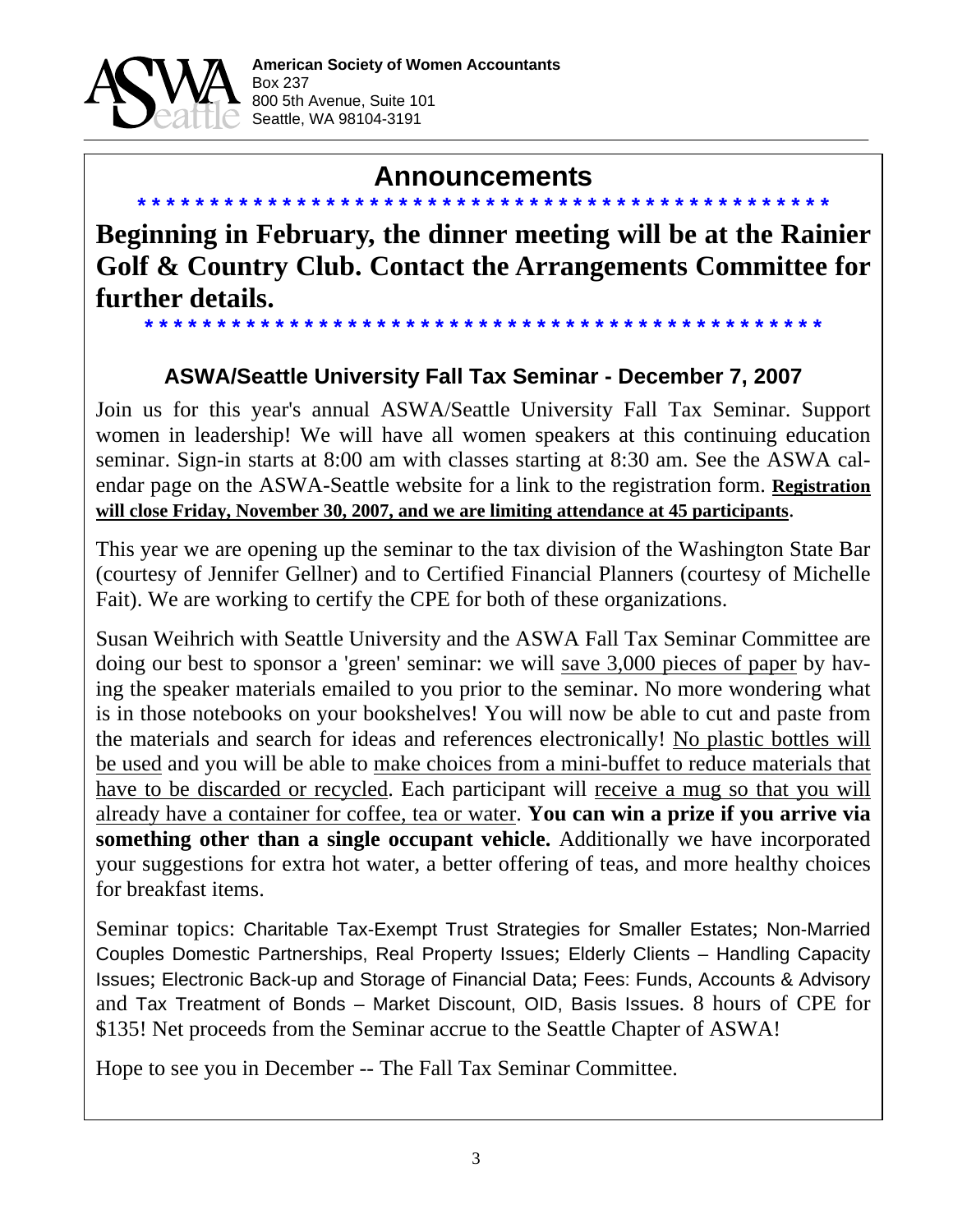

# **Workers Now More Likely to Negotiate for Higher Pay**

by Noreen Florio (**noreen.florio@rhi.com**)

If you're planning to make new hires in 2008, you may need to boost starting salaries to attract candidates in the hottest specialties and keep pace with competing firms. Many workers – particularly professional-level staff, such as accountants - are receiving higher pay and feeling more optimistic about their ability to negotiate with future employers, according to the recently released 2007 Employment Dynamics and Growth Expectations (EDGE) Report. Now in its third year, the annual survey from Robert Half International and CareerBuilder.com highlights a range of employment, hiring and compensation trends from the perspectives of hiring managers and employees.

Fifty-eight percent of workers polled said they are more likely to negotiate a better compensation package today compared to 12 months ago. This is a noteworthy increase from 2006 when only 29 percent of respondents said they would try to negotiate a more lucrative offer. Moreover, 55 percent of employees polled said their compensation has increased over the last 12 months.

Meanwhile, hiring managers said it's harder to attract skilled workers, especially for professional/technical staff-level positions and supervisory roles. The vast majority (91 percent) of employers said it is equally or more difficult to find qualified candidates compared to 12 months ago. The low unemployment rate (around 2 percent) for collegeeducated workers is contributing to the recruitment challenges, according to the study.

This is the third consecutive year that hiring managers reported a competitive recruiting environment. Companies should consider loosening the purse strings to attract and retain top performers, in addition to offering appealing programs and work arrangements. For instance, the top perks that workers said would cause them to choose one job over another were flexible schedules (65 percent), telecommuting options (33 percent) and employee stock purchase plans (33 percent).

Accountemps is the world's first and largest temporary staffing service specializing in the placement of accounting, finance and bookkeeping professionals. The company has more than 350 offices throughout North America, Europe, Australia and New Zealand, and offers online job search services at **www.accountemps.com.**